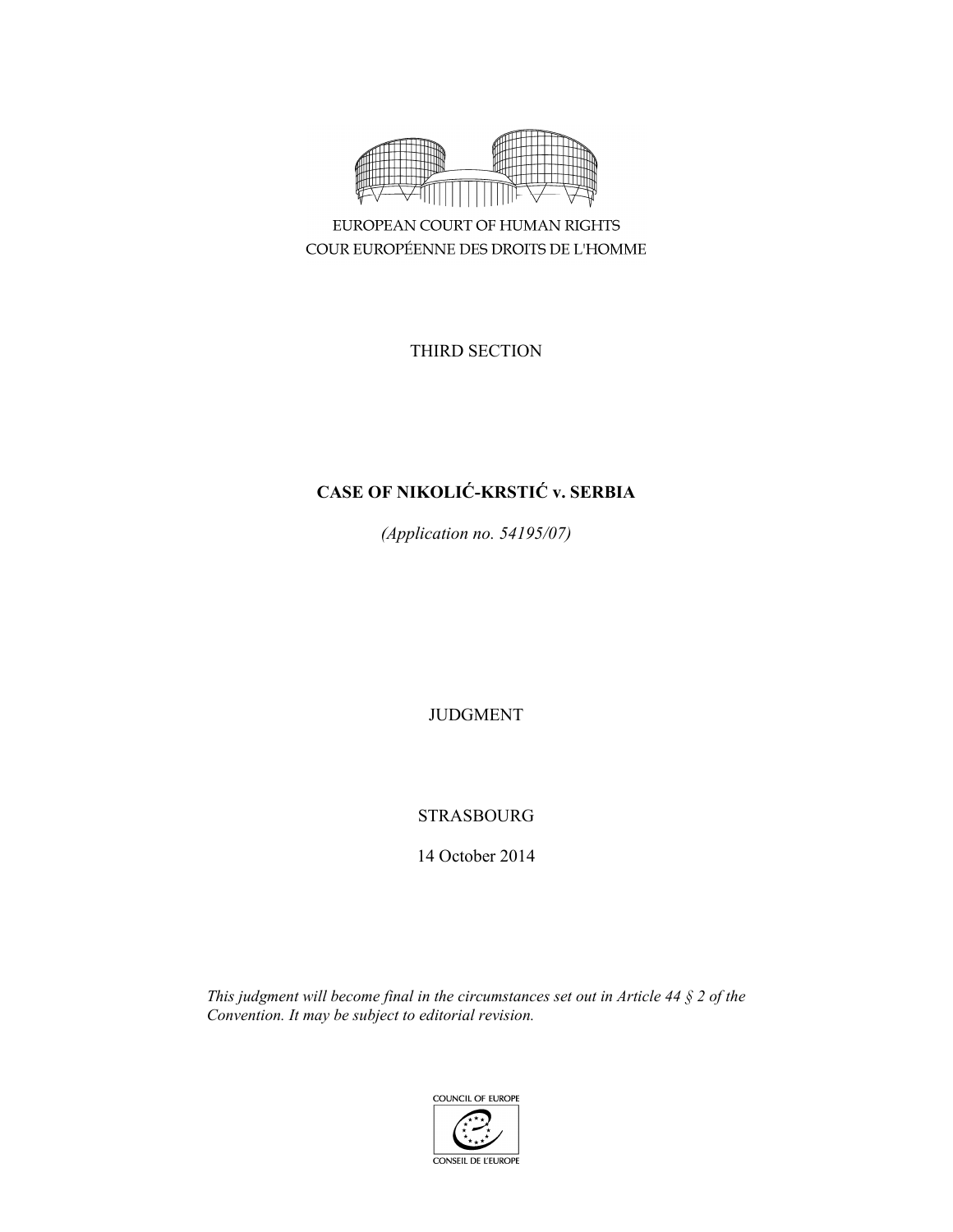**In the case of** Nikolić-Krstić v. Serbia**,** 

The European Court of Human Rights (Third Section), sitting as a Chamber composed of:

 Josep Casadevall, *President,*  Alvina Gyulumyan, Ján Šikuta, Dragoljub Popović, Luis López Guerra, Johannes Silvis, Iulia Antoanella Motoc, *judges,*

and Marialena Tsirli, *Deputy Section Registrar,*

Having deliberated in private on 23 September 2014,

Delivers the following judgment, which was adopted on that date:

## PROCEDURE

1. The case originated in an application (no. 54195/07) against the Republic of Serbia lodged with the Court under Article 34 of the Convention for the Protection of Human Rights and Fundamental Freedoms ("the Convention") by a Serbian national, Ms Olivera Nikolić-Krstić ("the applicant"), on 4 December 2007.

2. The applicant was represented by Mr D. Vidosavljević, a lawyer practising in Leskovac. The Serbian Government ("the Government") were represented by their Agent, Mr S. Carić.

3. On 29 June 2010 the President of the Second Section decided to give notice of the application to the Government.

4. On 1 February 2014 the Court changed the composition of its Sections (Rule 25 § 1). This case was thus assigned to the newly composed Third Section (Rule 52 § 1).

# THE FACTS

## I. THE CIRCUMSTANCES OF THE CASE

5. The applicant was born in 1957 and lives in Leskovac.

6. On 5 September 1994 the Leskovac Municipal Court ("the Municipal Court") ordered the Leskovac branch of the "JIK" Bank ("the debtor"), a predominantly socially-owned bank, to reinstate the applicant and to pay her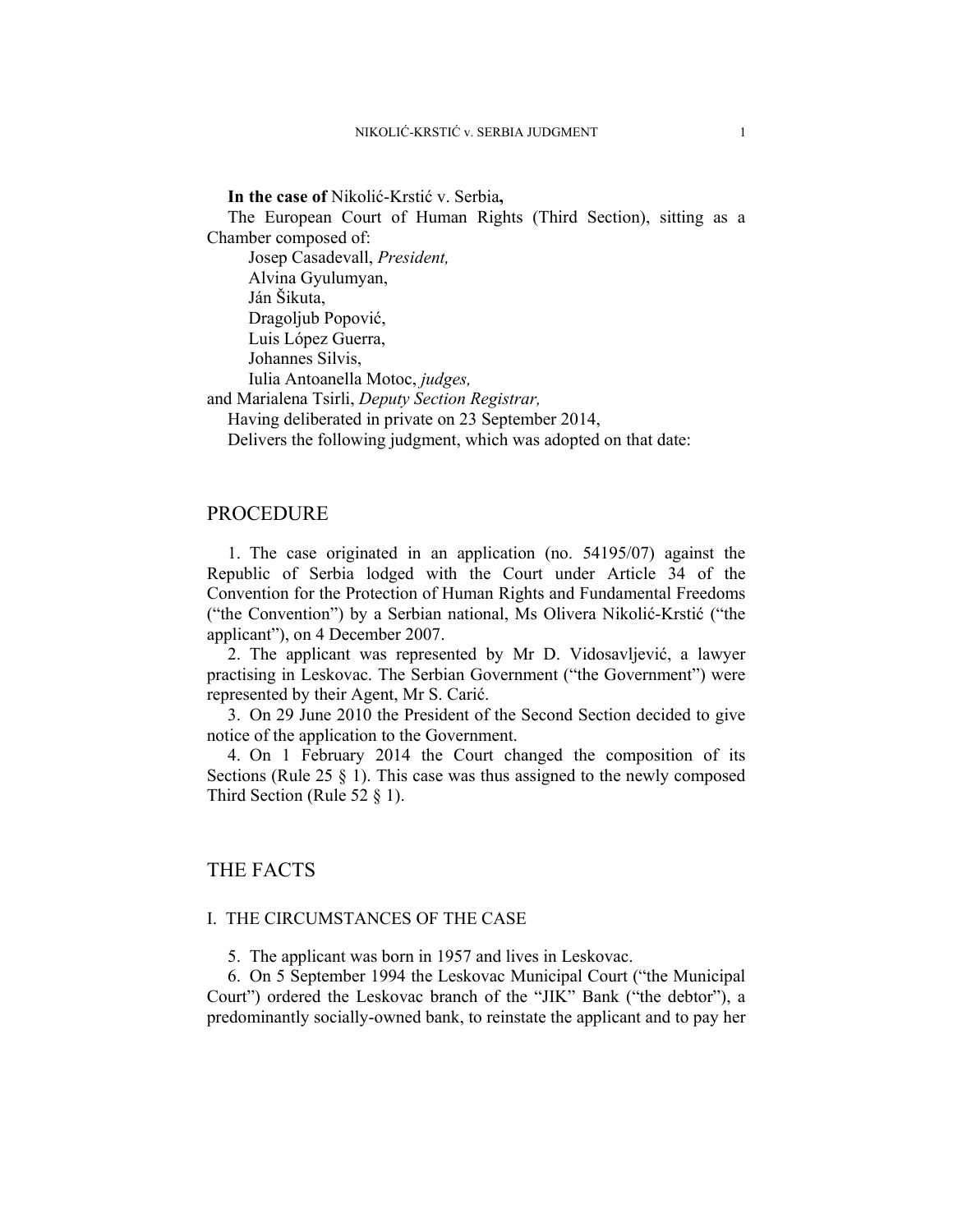outstanding salary and all work-related benefits for the period following her unlawful dismissal. That judgment became final on 1 September 1995.

7. On an unspecified date, the applicant filed a request for the enforcement of the above judgment. On 17 October 1995 the Municipal Court issued a writ of execution *(rešenje o izvršenju)*.

8. On 19 December 1995 the applicant was reinstated. However, as the debtor refused to pay the outstanding judgment debt, the applicant, on an unspecified date, filed a new request for the enforcement.

9. On 18 November 1997, on the basis of a financial expert's analysis, the Municipal Court ordered the enforcement by debtor account transfer in the total amount of 72,076.55 Yugoslav dinars (YUM) in respect of salary arrears and all work-related benefits, for the period from 1 May 1992 until 31 December 1995, together with statutory interest and YUM 550 for legal costs.

10. On 29 September 1999 the applicant requested the court to change the means of enforcement as it appeared that there were no funds in the debtor's account. On 1 October 1999 the Municipal Court ordered the enforcement by auctioning of the debtor's specified movable assets.

11. On 26 July 2000 the applicant obtained a pledge *(zalog)* over certain movable assets which were seized from the debtor (two vehicles and some technical equipment).

12. On the same day, the Belgrade Commercial Court ("the Commercial Court") instituted liquidation proceedings against the debtor.

13. On 8 May 2001 the enforcement proceedings were discontinued in view of the pending liquidation proceedings. On 22 May 2001 the applicant reported her claims to the liquidation council (*likvidaciono veće*).

14. On several occasions thereafter, the applicant petitioned the court to continue with the enforcement and to schedule a public auction for the sale of the pledged assets, arguing that their value was decreasing due to the passage of time and that she had to bear the maintenance costs. On 15 January 2002 she submitted the same request to the liquidation administrator *(likvidacioni upravnik).* 

15. The Municipal Court held two hearings concerning the applicant's requests, on 10 December 2003 and 30 October 2005, but it would appear that no decision was issued.

16. In the meantime, on 11 March 2004 the Commercial Court appointed the Agency for Deposits as a liquidation administrator. On 7 April 2005 the Commercial Court terminated the liquidation proceedings and opened bankruptcy proceedings against the debtor.

17. On 18 November 2005 the Commercial Court rejected the applicant's claims against the debtor (paragraph 13 above) and instructed her to initiate a new set of civil proceedings. On 16 May 2007 the Belgrade High Commercial Court ("the High Commercial Court") upheld that decision.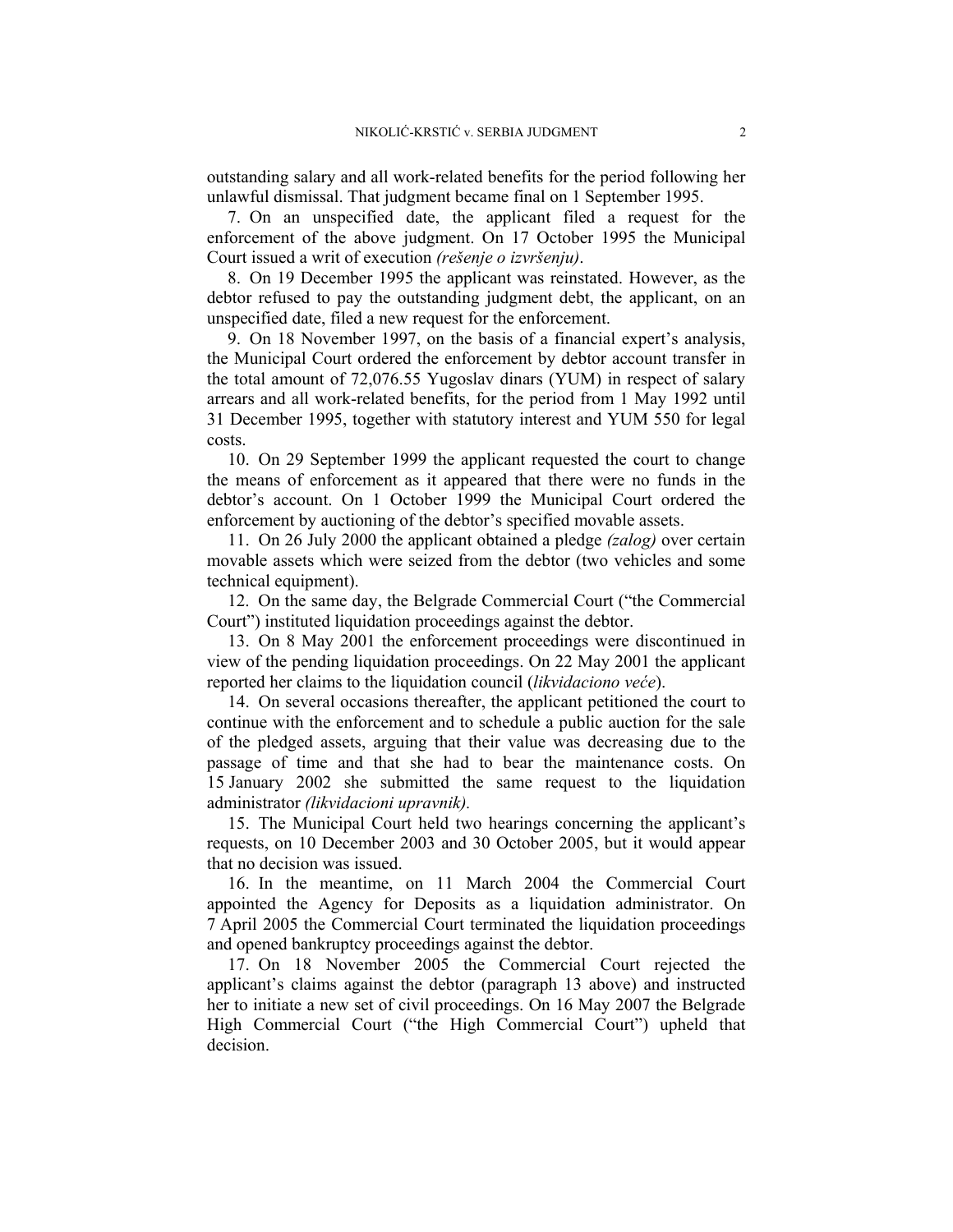18. The applicant did not initiate a new set of civil proceedings as instructed.

19. It would appear that bankruptcy proceedings are still pending and that the debtor is still predominantly socially-owned.

#### II. RELEVANT DOMESTIC LAW

20. The relevant domestic law is set out in the Court's judgment of *R. Kačapor and Others v. Serbia*, nos. 2269/06 *et al*., 15 January 2008.

### THE LAW

## I. ALLEGED VIOLATION OF ARTICLE 6 OF THE CONVENTION AND ARTICLE 1 OF PROTOCOL No. 1 TO THE CONVENTION

21. The applicant complained of the non-enforcement of the Municipal Court decision of 5 September 1994. The case has been examined by the Court under Article 6 of the Convention and Article 1 of Protocol No. 1.

Article 6, in so far as relevant, provides:

"In the determination of his civil rights and obligations ..., everyone is entitled to a fair and public hearing within a reasonable time by an independent and impartial tribunal established by law."

Article 1 of Protocol No. 1 to the Convention reads as follows:

"Every natural or legal person is entitled to the peaceful enjoyment of his possessions. No one shall be deprived of his possessions except in the public interest and subject to the conditions provided for by law and by the general principles of international law.

The preceding provisions shall not, however, in any way impair the right of a State to enforce such laws as it deems necessary to control the use of property in accordance with the general interest or to secure the payment of taxes or other contributions or penalties."

#### **A. Admissibility**

#### *1. Six-month rule*

22. The Government submitted that the application was introduced outside the six-month time-limit as the final decision concerning the applicant's claim against the debtor in the bankruptcy proceedings was the Commercial Court's decision of 18 November 2005 (paragraph 17 above). The applicant was clearly instructed to initiate a new set of civil proceedings but instead she appealed to the High Commercial Court. The Government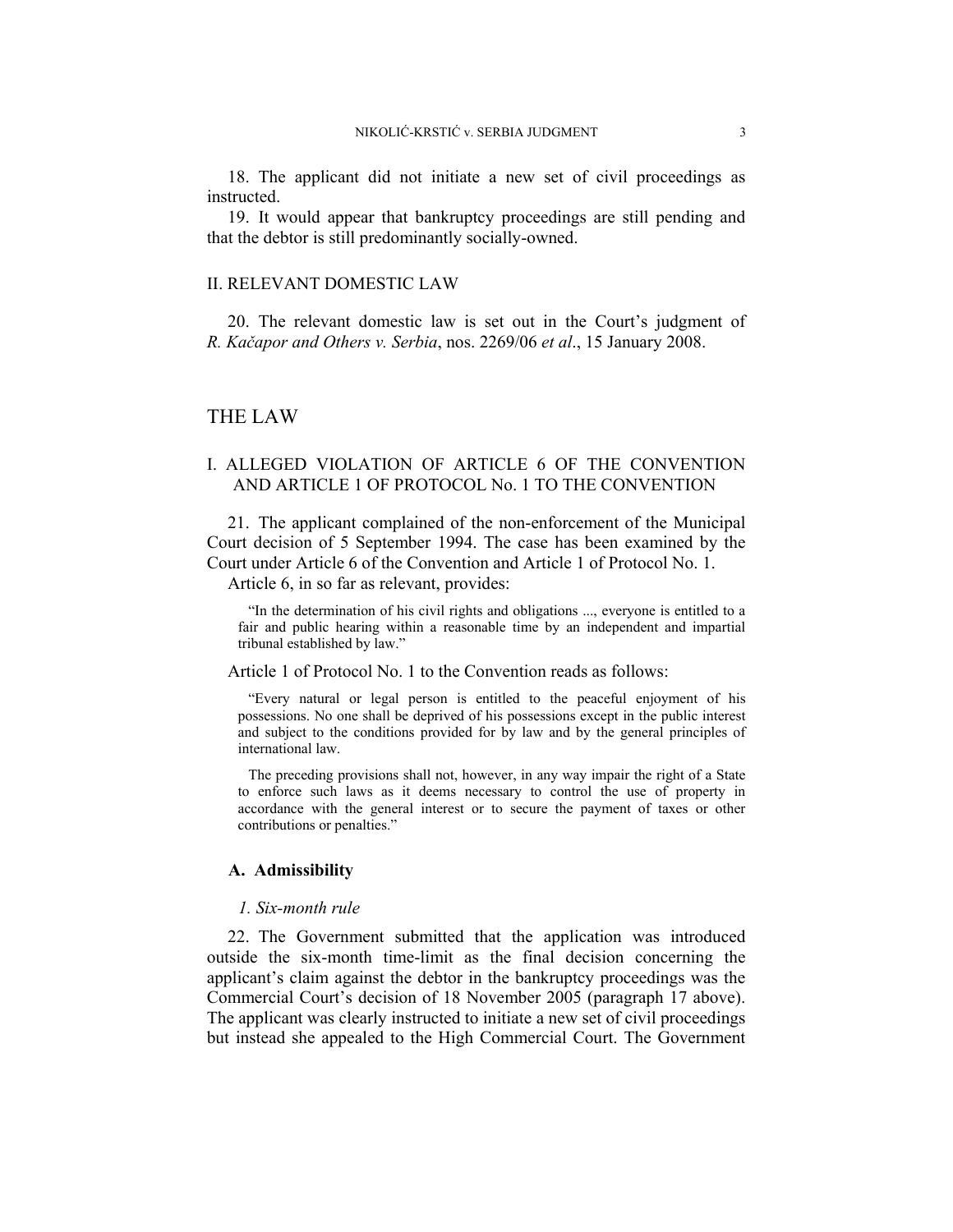submitted that in the circumstances of the present case, the applicant should have been aware that an appeal would be ineffective.

23. The applicant disputed these arguments.

24. The Court notes that the present case concerns the non-enforcement of the final domestic judgment in the applicant's favour. The judgment became final on 1 September 1995 and remains unenforced to the present day. At the time of the introduction of this application, there were no effective domestic remedies for this complaint in the respondent State (see *Vinčić and Others v. Serbia*, nos. 44698/06 *et al*., § 51, 1 December 2009). The Court concludes, therefore, that the alleged violation in the present case constitutes a continuous situation and accordingly rejects the Government's objection.

## *2. Compatibility ratione personae*

25. The Government argued that the State could not be held responsible for the debtor in the present case which was a separate legal entity not controlled by the State.

26. The Court has already held in comparable cases against Serbia that the State is liable for debts of socially-owned companies (see, for example, *R. Kačapor and Others,* cited above*,* §§ 97-98, and *Rašković and Milunović v. Serbia*, nos. 1789/07 and 28058/07, § 71, 31 May 2011) and banks (see *Ališić and Others v. Bosnia and Herzegovina, Croatia, Serbia, Slovenia and the former Yugoslav Republic of Macedonia* [GC], no. 60642/08, §§ 115- 117, 16 July 2014) as they are closely controlled by a Government agency. The Court sees no reason to depart from that jurisprudence in the present case. Consequently, this argument must be rejected.

#### *3. Exhaustion of domestic remedies*

27. The Government further argued that the applicant had not exhausted all effective domestic remedies. In particular, she had not requested that the pledged property belonging to the debtor be sold. Furthermore, she had not initiated a new set of civil proceedings pursuant to the instruction of the Commercial Court.

28. The applicant disputed these arguments.

29. The Court notes that the applicant had a judgment given in her favour which was final and enforceable and whose execution was the responsibility of the authorities, including, if necessary, the taking of such measures as bankruptcy proceedings (see *Khachatryan v. Armenia*, no. 31761/04, § 60, 1 December 2009). In principle, when an applicant, such as the present one, obtains a final judgment against a State-controlled entity, he or she is only required to file a request for the enforcement of that judgment to the competent court or, in case of liquidation or bankruptcy proceedings against the debtor, to report his or her claims to the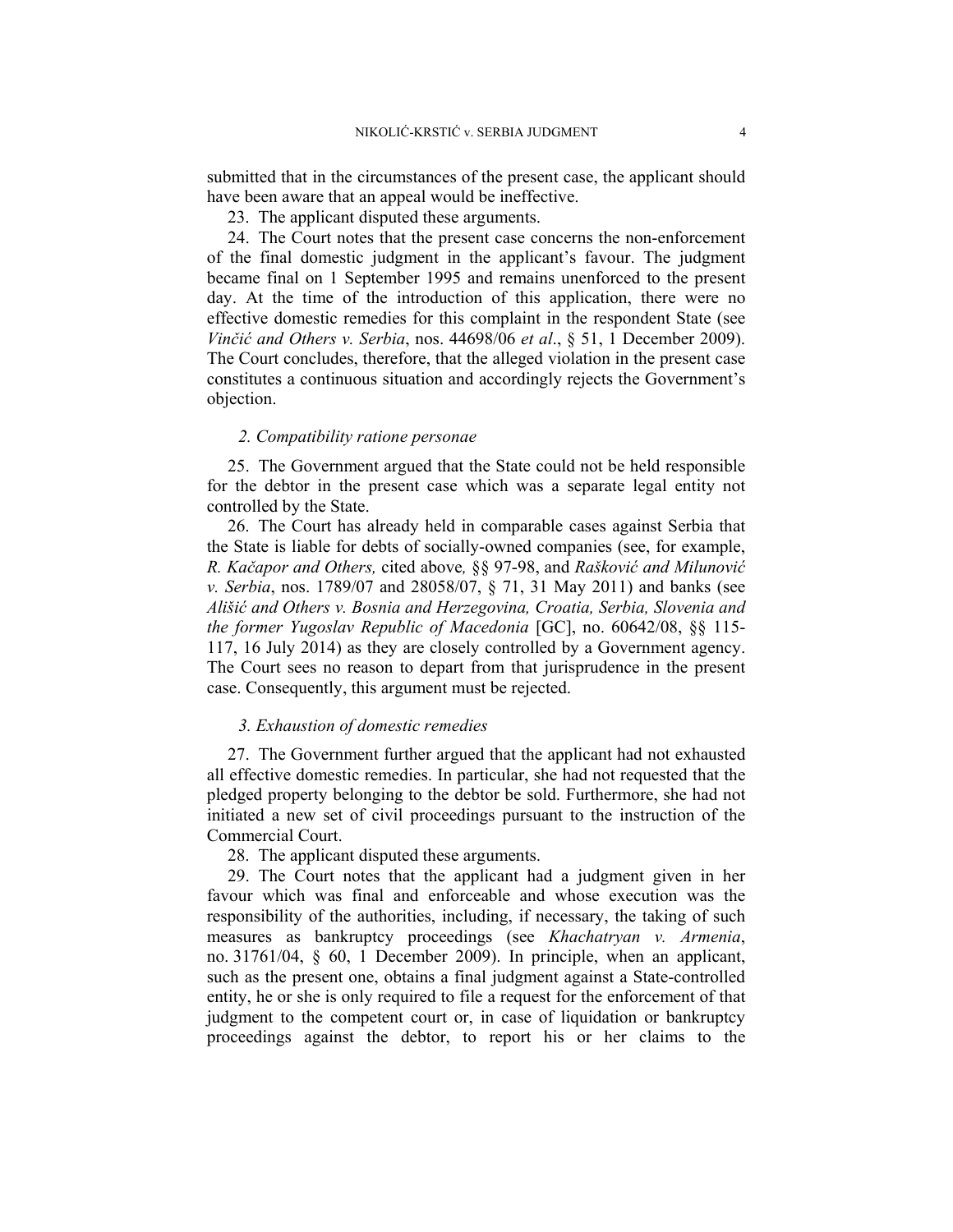administration of the debtor (see *R. Kačapor and Others,* cited above). Given that the present applicant did that, the Government's objection must be rejected.

## *4. Conclusion*

30. The Court considers that the application is not manifestly ill-founded within the meaning of Article 35  $\S$  3 (a) of the Convention and finds no other ground to declare it inadmissible. It must therefore be declared admissible.

#### **B. Merits**

31. The Government argued that the applicant had contributed to the length of the non-enforcement because she had failed to use available procedural steps to sell the pledged property in the bankruptcy proceedings. The Government further submitted that the final judgment in the present case had ceased to be enforceable with the opening of the bankruptcy proceedings.

32. The Court notes that the domestic judgment under consideration in the present case remained unenforced more than ten years (the period before the ratification of the Convention by the respondent State on 3 March 2004, being outside the Court's jurisdiction *ratione temporis*, has not been taken into account).

33. The Court has already held that the State is responsible for the failure to enforce final domestic judgments rendered against Statecontrolled entities against which bankruptcy proceedings were pending (see *R. Kačapor and Others*, cited above, §§ 115-116; *Adamović v. Serbia*, no. 41703/06, §§ 40-41, 2 October 2012; and *Ališić and Others,* cited above*,*  §§ 115-117). It finds no reason to depart from that jurisprudence in the present case. The Government have failed to demonstrate that the responsibility for the delay in the present case could be attributed to the applicant.

Accordingly, there has been a breach of Article 6 of the Convention and Article 1 of Protocol No. 1 to the Convention.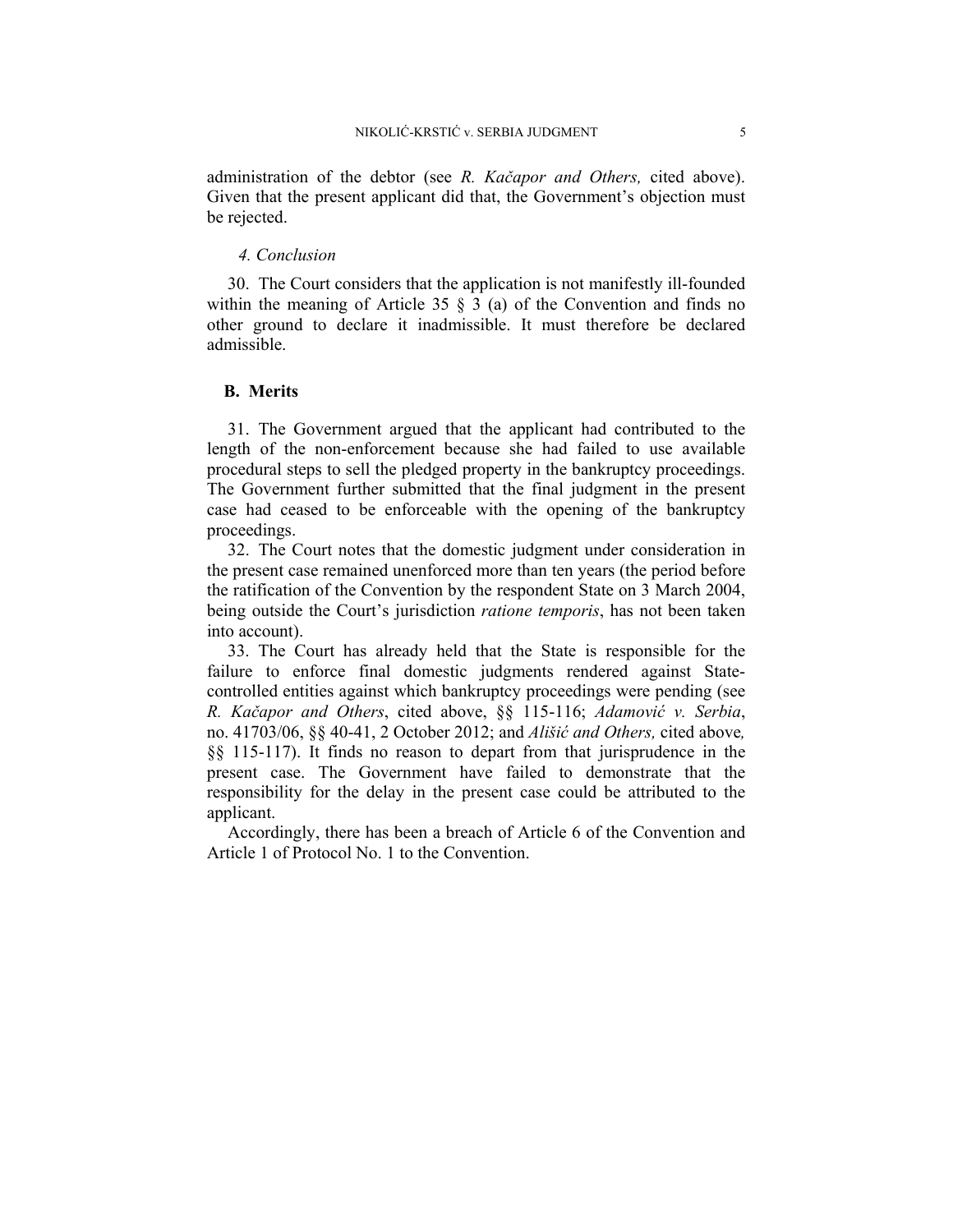#### II. APPLICATION OF ARTICLE 41 OF THE CONVENTION

34. Article 41 of the Convention provides:

"If the Court finds that there has been a violation of the Convention or the Protocols thereto, and if the internal law of the High Contracting Party concerned allows only partial reparation to be made, the Court shall, if necessary, afford just satisfaction to the injured party."

#### **A. Damage, costs and expenses**

35. In respect of pecuniary damage the applicant sought the payment of the outstanding judgment debt and, in addition, 11,250 euros (EUR) for the maintenance costs she had in respect of the pledged assets. She further claimed EUR 3,600 in respect of non-pecuniary damage and approximately EUR 940 for the costs and expenses incurred before the Court.

36. The Government considered the claims unjustified and excessive.

37. Having regard to the violations found in the present case and its own jurisprudence (see *R. Kačapor and Others,* cited above, §§ 123-126, and *Crnišanin and Others v. Serbia*, nos. 35835/05 *et al*., § 139, 13 January 2009), the Court considers that the applicant's claim for pecuniary damage concerning the payment of the outstanding judgment debt must be accepted. The Government shall, therefore, pay the applicant the outstanding debt from the final judgment of 5 September 1994, less any amounts which may have already been paid on the basis of the said judgment. As regards the applicant's claim for the maintenance costs concerning the pledged assets, the Court notes that she did not demonstrate that she suffered any pecuniary damage in this connection. It therefore rejects this claim.

38. Furthemore, in view of its case-law (see *Stošić v. Serbia*, no. 64931/10, §§ 66-68, 1 October 2013), the Court considers it reasonable and equitable to award EUR 2,500 to the applicant, which sum is to cover all non-pecuniary damage as well as costs and expenses.

#### **B. Default interest**

39. The Court considers it appropriate that the default interest rate should be based on the marginal lending rate of the European Central Bank, to which should be added three percentage points.

## FOR THESE REASONS, THE COURT, UNANIMOUSLY,

1. *Declares* the application admissible;